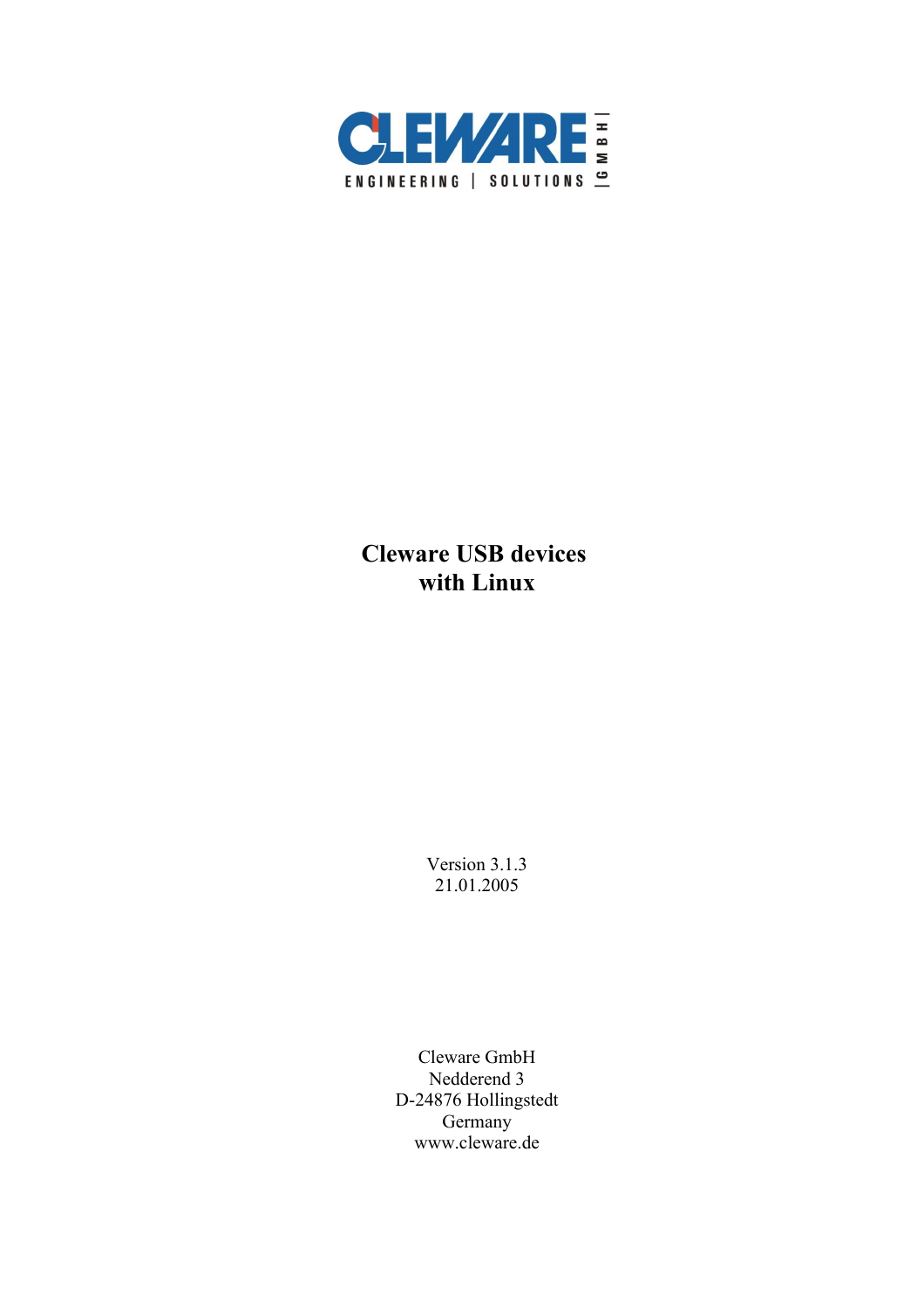# **1.General**

All Cleware devices will run with SuSE Linux 8.0 (kernel 2.4.18), SuSE Linux 9.0 (2.4.21) and SuSE Linux 9.2 (2.6.8-24). Earlier versions of Linux-Versionen need some kernel extensions to talk to the Cleware devices. The SuSE versions 8.1 and 8.2 shows some problems with USB HID devices. It is recommended to to upgrade to version 9.2.

The devices will be accessed via the library "USBaccess.a" and the corresponding headerfile "USBaccess.h". The functions are identical to the functions supplied in the Windows DLL. Programs will run on both systems after recompilation. Only small changes in the include section are neccessary.

 "SuSE9.2 (Kernel 2.6.8-24).zip" contains all files needed for working with Linux. The sources of the interface and samples are included.

Before using the Cleware devices for the first time, some device names (hiddev0, hiddev1, etc) must be created in /dev/usb. They are not created by default when installing Linux. The devices may created using the script "make\_hid" supplied in the zip file. As user root just call "source make hid" and the devices are created. This must be done only one time.

The Linux delivery contains the interface and the sample programs "Example.cpp", "USBswitch" and "USBwatch". The Cleware devices connected to a Linux system may act as remote devices with the application "send2cc" described in chapter 5. The measured values will be send to a Windows PC running ClewareControl in server mode.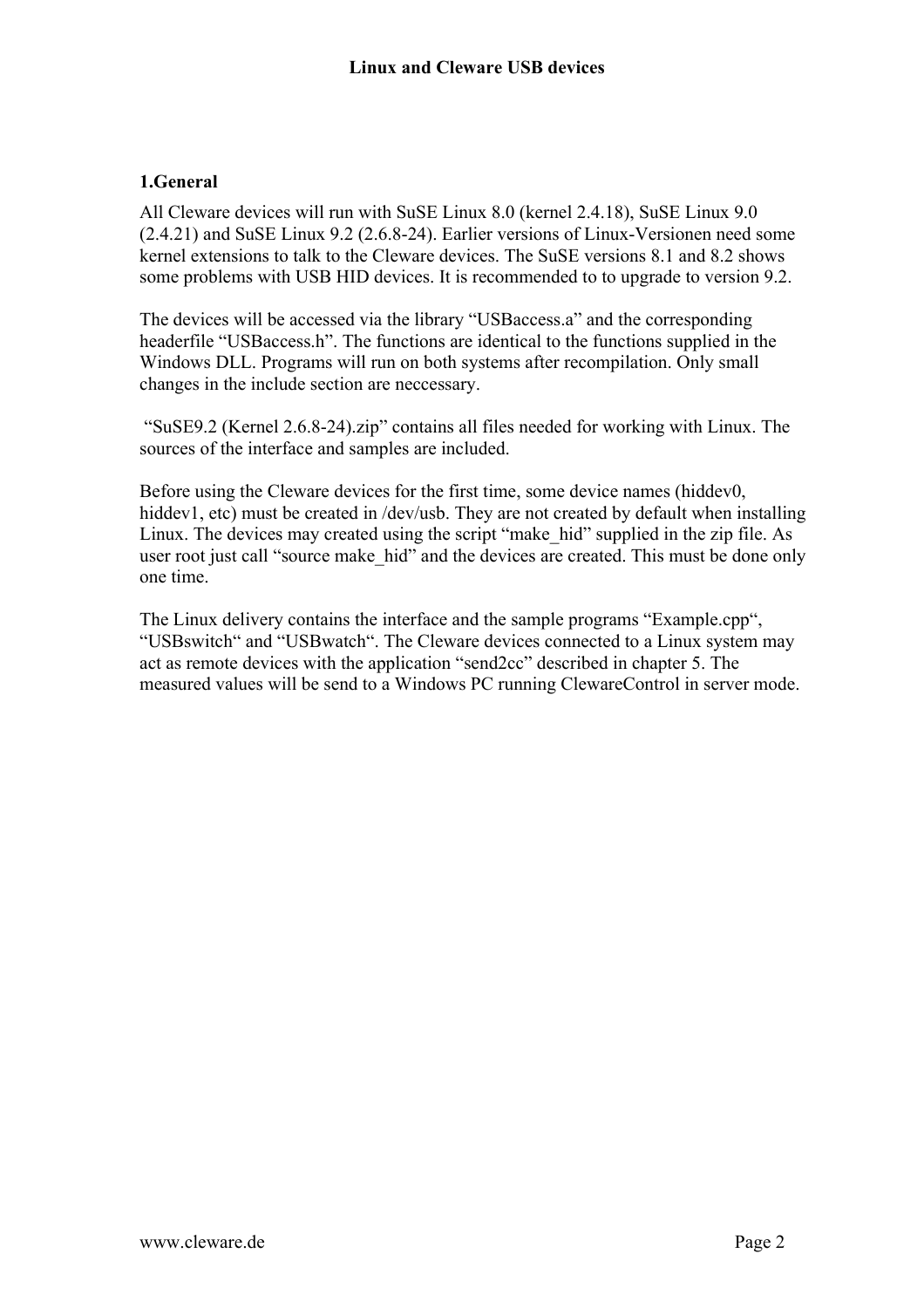#### **2.USBaccess.h**

The file USBaccess.h contains the interface to the Cleware USB devices. After including it, the devices could be opened and accessed. The description of the definitions and methods are identical to the windows API functions. Consequently the description of the methods could be found in the Cleware Windows API document.

```
// DLL class definitions for access to USB HID devices
//
// (C) 2004 Copyright Cleware GmbH
// All rights reserved
//
……
typedef int HANDLE ;
const int USBaccessVersion = 109 ;
class USBACCESS_API CUSBaccess {
  public:
    enum USBactions { LEDs=0, EEwrite=1, EEread=2, Reset=3 } ;
    enum LED IDs { LED 0=0, LED 1=1, LED 2=2, LED 3=3 } ;
    enum SWITCH_IDs {
         SWITCH 0=0x10, SWITCH 1=0x11, SWITCH 2=0x12, SWITCH 3=0x13,
         SWITCH4=0x14, SWITCH5=0x15, SWITCH6=0x16, SWITCH7=0x17,
         SWITCH 8=0x18, SWITCH 9=0x19, SWITCH 10=0x1a, SWITCH 11=0x1b,
         SWITCH<sup>-12=0x1c, SWITCH 13=0x1d, SWITCH 14=0x1e, SWITCH 15=0x1f</sup>
         } ;
    enum USBtype enum { ILLEGAL DEVICE=0,
                          LED_DEVICE=0x01,
                          WATCHDOG DEVICE=0x05,
                          AUTORESET DEVICE=0x06,
                          SWITCH1_DEVICE=0x08, SWITCH2_DEVICE=0x09,
                          SWITCH3_DEVICE=0x0a, SWITCH4_DEVICE=0x0c,
                          TEMPERATURE DEVICE=0x10,
                          TEMPERATURE<sub>2</sub> DEVICE=0x11,
                           TEMPERATURE5_DEVICE=0x15,
                          HUMIDITY1_DEVICE=0x20,
                          CONTACT00_DEVICE=0x30, CONTACT01_DEVICE=0x31,
                          …, CONTACT15 DEVICE=0x3f
                          } ;
```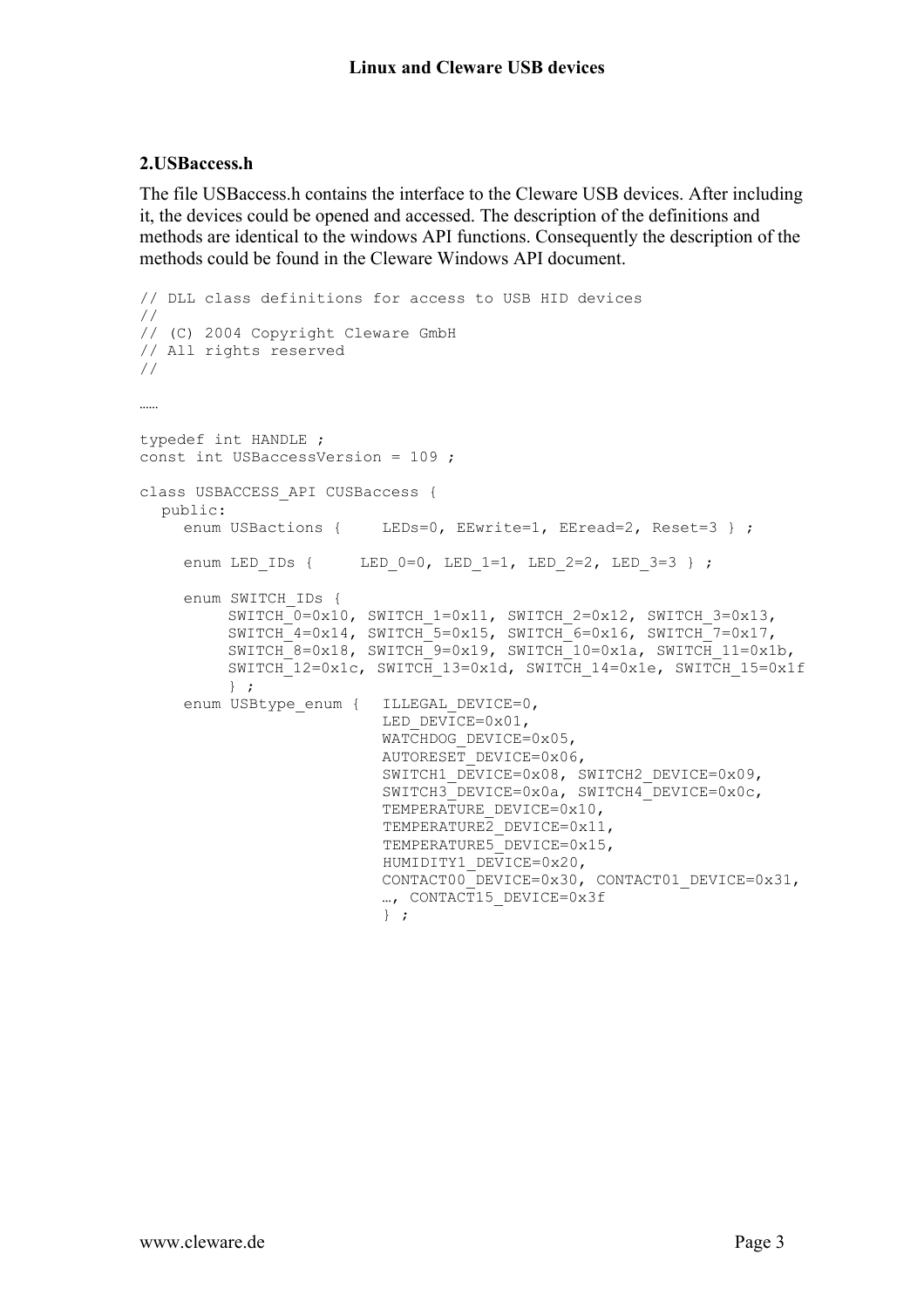| public:<br>$CUSBaccess()$ ; |                                                                                               |
|-----------------------------|-----------------------------------------------------------------------------------------------|
|                             | virtual ~CUSBaccess() ; $\frac{1}{2}$ maybe used as base class                                |
| int                         | OpenCleware() ; $\frac{1}{2}$ returns number of Cleware devices                               |
| int                         | CloseCleware() ; // close all Cleware devices                                                 |
| int                         | Recover (int devNum) ; $//$ try to find disconnected devices,<br>// returns true if succeeded |
| HANDLE                      | GetHandle(int deviceNo) ;                                                                     |
| int <sup>1</sup>            | GetValue(int deviceNo, unsigned char *buf, int bufsize) ;                                     |
| int <sup>1</sup>            | SetValue(int deviceNo, unsigned char *buf, int bufsize) ;                                     |
| int <sup>1</sup>            | SetLED(int deviceNo, enum LED IDs Led, int value) ;<br>// value: 0=off 7=medium 15=highlight  |
| int <sup>1</sup>            | SetSwitch (int deviceNo, enum SWITCH IDs Switch, int On) ;<br>//On: $0=$ off, $1=$ on         |
| int <sup>2</sup>            | GetSwitch(int deviceNo, enum SWITCH IDs Switch) ;                                             |
| int <sup>2</sup>            | GetSwitchConfig(int deviceNo, int *switchCnt,<br>int *buttonAvailable) ;                      |
| int <sup>1</sup>            | SetTempOffset(int deviceNo, double Soll, double Ist) ;                                        |
| int <sup>1</sup>            | GetTemperature(int deviceNo, double *Temperature, int                                         |
| $*time)$ ;                  |                                                                                               |
| int <sup>1</sup>            | GetHumidity (int deviceNo, double *Humidity, int *timeID) ;                                   |
| int <sup>1</sup>            | ResetDevice(int deviceNo) ;                                                                   |
| int <sup>1</sup>            | StartDevice(int deviceNo) ;                                                                   |
| int                         | GetVersion(int deviceNo) ;                                                                    |
| int                         | GetUSBType(int deviceNo) ;                                                                    |
| int                         | GetSerialNumber(int deviceNo) ;                                                               |
| int                         | GetDLLVersion() { return USBaccessVersion ; }                                                 |
| $int^2$                     | GetManualOnCount(int deviceNo) ;                                                              |
|                             | // returns how often switch is manually turned on                                             |
| int <sup>2</sup>            | GetManualOnTime(int deviceNo) ;                                                               |
|                             | // returns how long (seconds) switch is manually turned<br>on                                 |
| $int^2$                     | GetOnlineOnCount(int deviceNo) ;                                                              |
|                             | // returns how often switch is turned on by USB command                                       |
| $int^2$                     | GetOnlineOnTime(int deviceNo) ; // returns how long                                           |
| (seconds)                   |                                                                                               |
|                             | // switch is turned on by USB                                                                 |
|                             | command                                                                                       |
| $\}$ ;                      |                                                                                               |
|                             | $1$ = Returns TRUE if ok, FALSE icase of an error                                             |

 $2$  = Returns  $-1$  in case of an error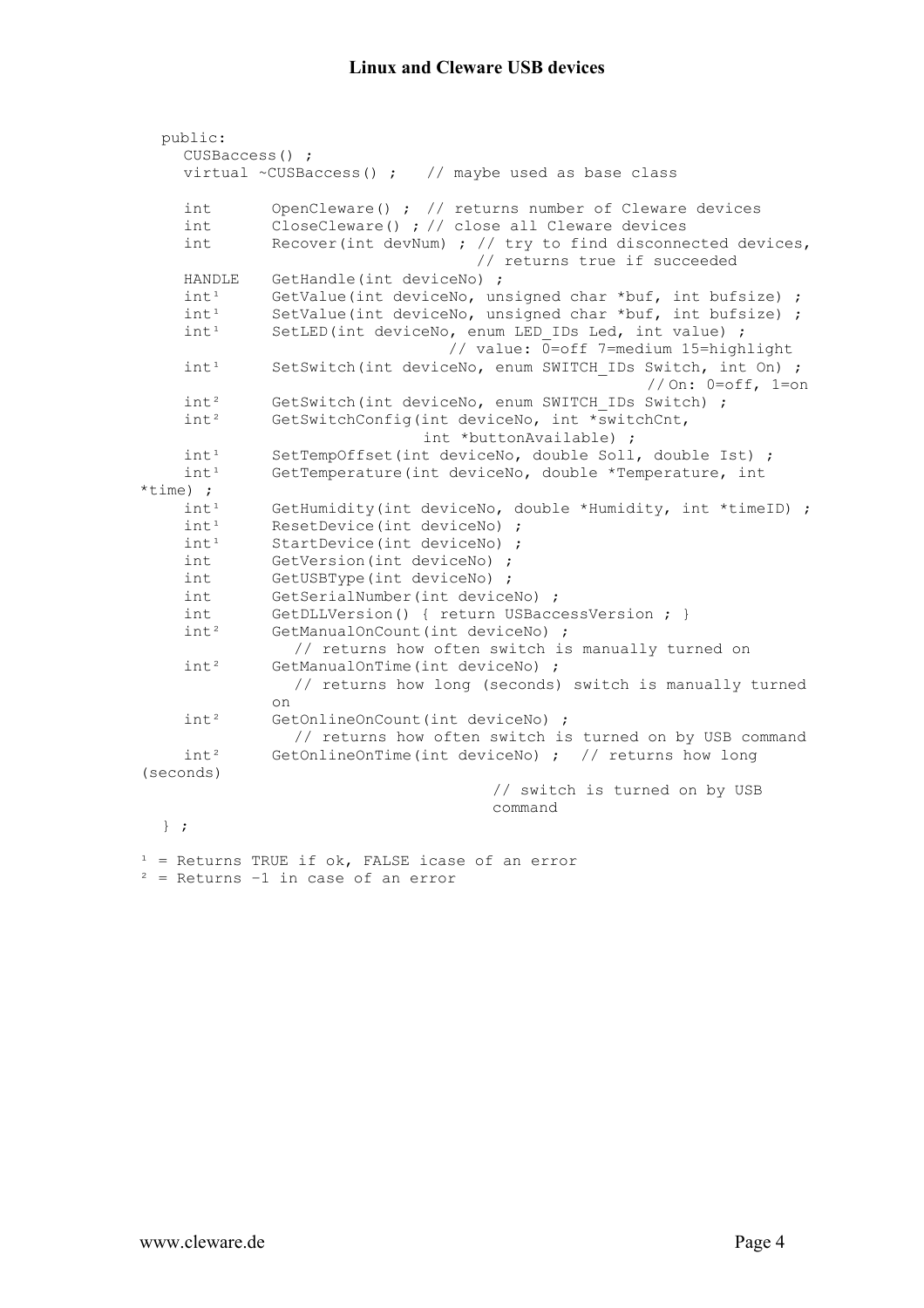## **3.API samples**

The following simple sample demonstrates the usage of the API to access the temperature of an USB-Temp and to turn the state of an USB-Switch. The programs are written in C++. If this program will be called without an argument, an USB-Temp will be searched. If one is found, the temperature will be catched and printed 10 times. When an argument is supplied while starting the sample, this argument will be used as the state the USB-Switch should take (0=off, 1=on). An extended version of this sample is part of the CD.

```
...
#include "USBaccess.h"
int main(int argc, char* argv[]) {
  CUSBaccess CWusb ;
  printf("Start USB Access sample!\n") ;
  int USBcount = CWusb.OpenCleware() ;
  printf("OpenCleware found %d devices\n", USBcount) ;
  for (int devID=0 ; devID < USBcount ; devID++) {
    if (argc == 2) \frac{1}{2} // only USB-Switch
       if (CWusb.GetUSBType(devID) == CUSBaccess::SWITCH1_DEVICE) {
         if (\text{arqu}[1][0] == '0')CWusb.SetSwitch(devID, CUSBaccess::SWITCH_0, 0) ;
         else if (\arg v[1][0] == '1')CWusb.SetSwitch(devID, CUSBaccess::SWITCH_0, 1) ;
         else
           printf("Argument is wrong\n") ;
         break ; \frac{1}{2} only the first switch found
       }
       else
         continue ; // don't care about the others
     }
    if ( CWusb.GetUSBType(devID) != CUSBaccess::TEMPERATURE DEVICE &&
         CWusb.GetUSBType(devID) != CUSBaccess::TEMPERATURE2_DEVICE)
       continue ; // only USB-Temp!
    CWusb.ResetDevice(devID) ; // reset the device (only once)
    Sleep(500) ; \frac{1}{2} // wait a bit
    // get 10 values
    for (int cnt=0 ; cnt < 10 ; cnt++) {
       double temperatur ;
       int zeit ;
       if (!CWusb.GetTemperature(devID, &temperatur, &zeit)) {
         printf("GetTemperature(%d) failed\n", devID) ;
         break ;
       }
       printf("Temperature is %lf degree Celsius, time = %d\n", 
                                        temperatur, zeit) ;
       Sleep(1200) ;
    }
  }
  CWusb.CloseCleware() ;
  return 0;
}
```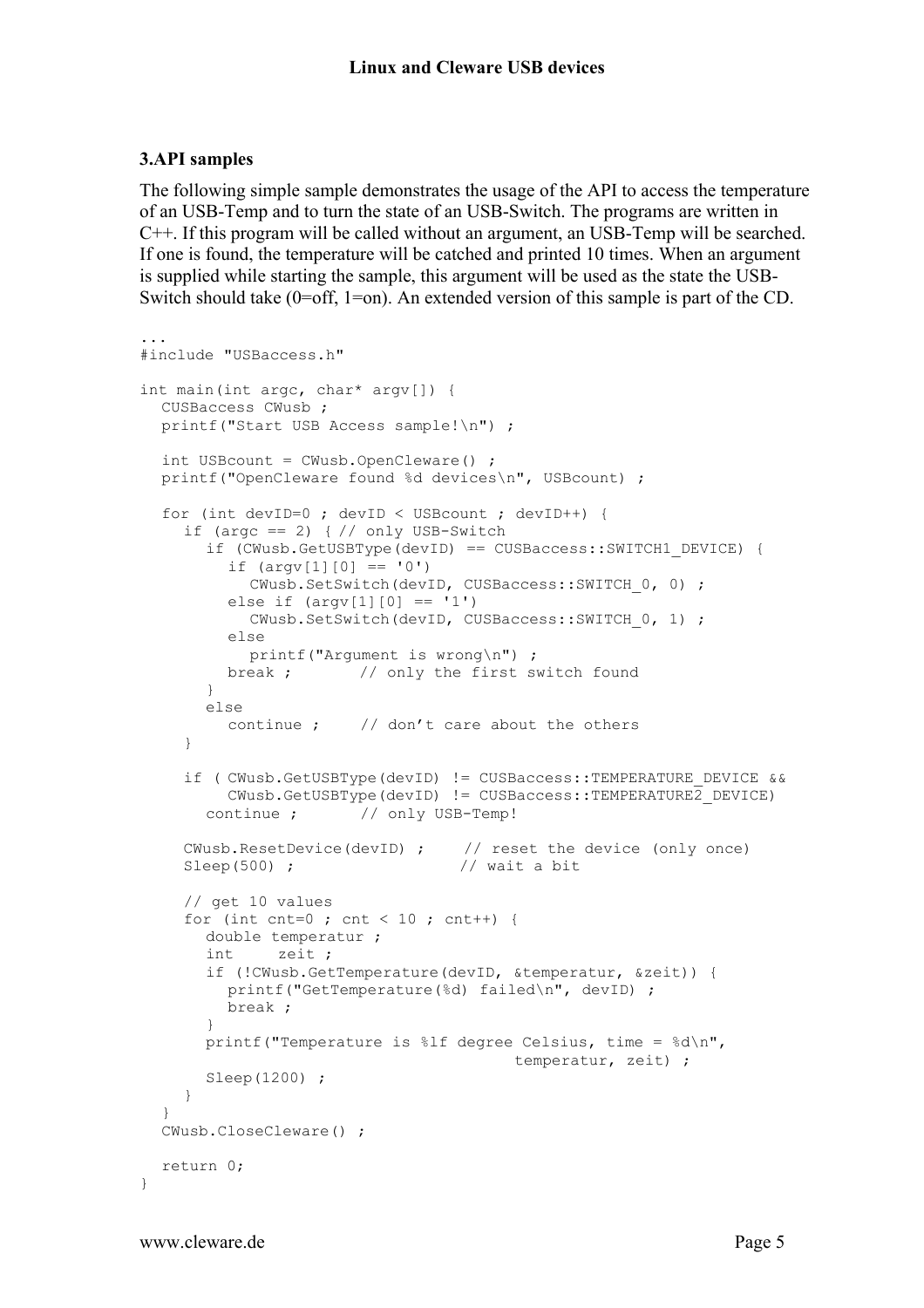## **4.Application "send2cc"**

The program "send2cc" is a Linux program that sends informations about Cleware USB devices to the graphical user interface ClewareControl running under Windows. All Cleware temperature and humidity sensors are supported. The sensors are scanned in a 2 seconds interval to get the measured values.

Several options are available:

| -s servername | specify the ClewareControl server |
|---------------|-----------------------------------|
| -p            | specify the port (default 54741)  |
| -r            | repeat action in case of an error |
| -d            | print debug info                  |
| $-V$          | print version number              |
| -h            | show options                      |

The server name option must be supplied anyway, the other options are optional. The server name could be supplied as the name of the server or as the IP number.

In case of an error while connecting or talking to the server the application normally exits. This could be avoided by using the option –r. In this case, the action will be retried in an endless loop after waiting 10 seconds.

If the program should be running as a backgroung process with SuSE Linux, the following steps could be used to implement a service:

- login as root
- Copy send2cc to /usr/sbin
- chmod 755 /usr/sbin/send2cc
- Copy script rcSend2cc to /etc/rc.d
- chmod 755 /etc/rc.d/ rcSend2cc
- cd /etc/rc.d/rc5.d (and  $rc3.d$  ... if applicable)
- ln -s ../ rcSend2cc S20send2cc
- $-$  ln  $-$ s / rcSend2cc K20send2cc

The name of the server must be entered in the script "rcSend2cc". The corresponding line is "CCSERVERNAME=XXXX". The text XXXX must be replaced by the correct name or IP address. To test the program call "rcSend2cc start" in /etc/rc.d. The application ClewareControl should show the remote sensors. For setting up ClewareControl to act as a server please refer to the ClewareControl manual.